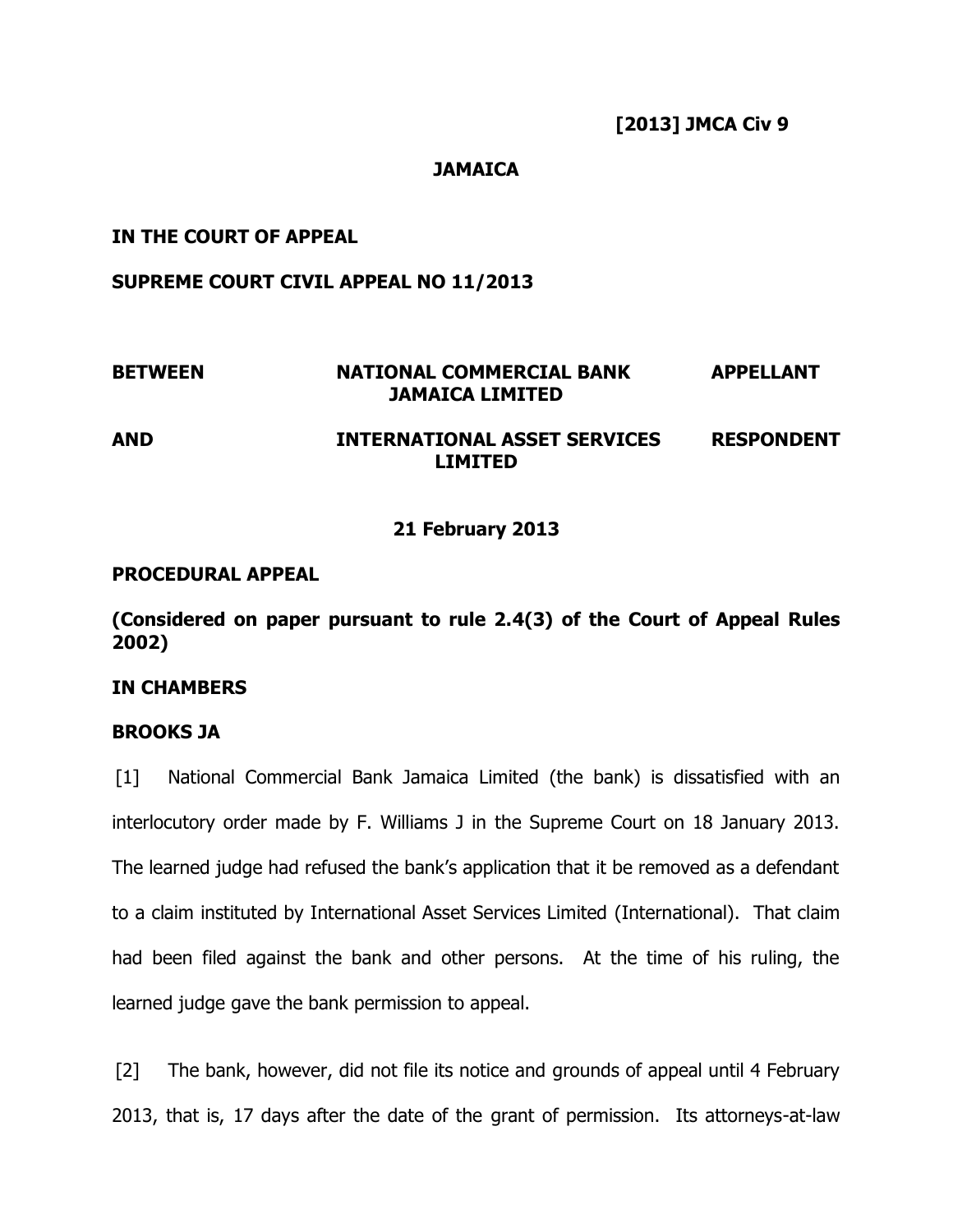filed written submissions along with the notice and grounds, ostensibly in compliance with rule 2.4(1) of the Court of Appeal Rules (CAR).

[3] The Registrar of this court apparently considered the appeal to be a procedural appeal and allowed time for International to file a response. No response having been filed, the matter has come before me, pursuant to rule 2.4(3) of the CAR. Because of the delay in filing, first has to be determined, however, whether any appeal exists.

# **The analysis**

[4] In considering the question of the validity of the appeal, it must first be noted that specific times have been established for filing and serving notices of appeal. Rule 1.11 of the CAR stipulates those times. It states:

- "(1) The notice of appeal must be filed at the registry and served in accordance with rule 1.15 –
	- (a) **in the case of a procedural appeal, within 7 days** of the date the decision appealed against was made;
	- (b) **where permission is required, within 14 days** of the date when such permission was granted.; or
	- (c) in the case of any other appeal within 42 days of the date when the order or judgment appealed against was served on the appellant.
- (2) The court below may extend the times set out in paragraph (1)." (Emphasis supplied)

[5] The second point to be noted is that the issue that the bank wishes to be decided would fall within the definition of a "procedural appeal", as the term is defined by rule 1.1 of the CAR. This is because the decision of Williams J did not directly decide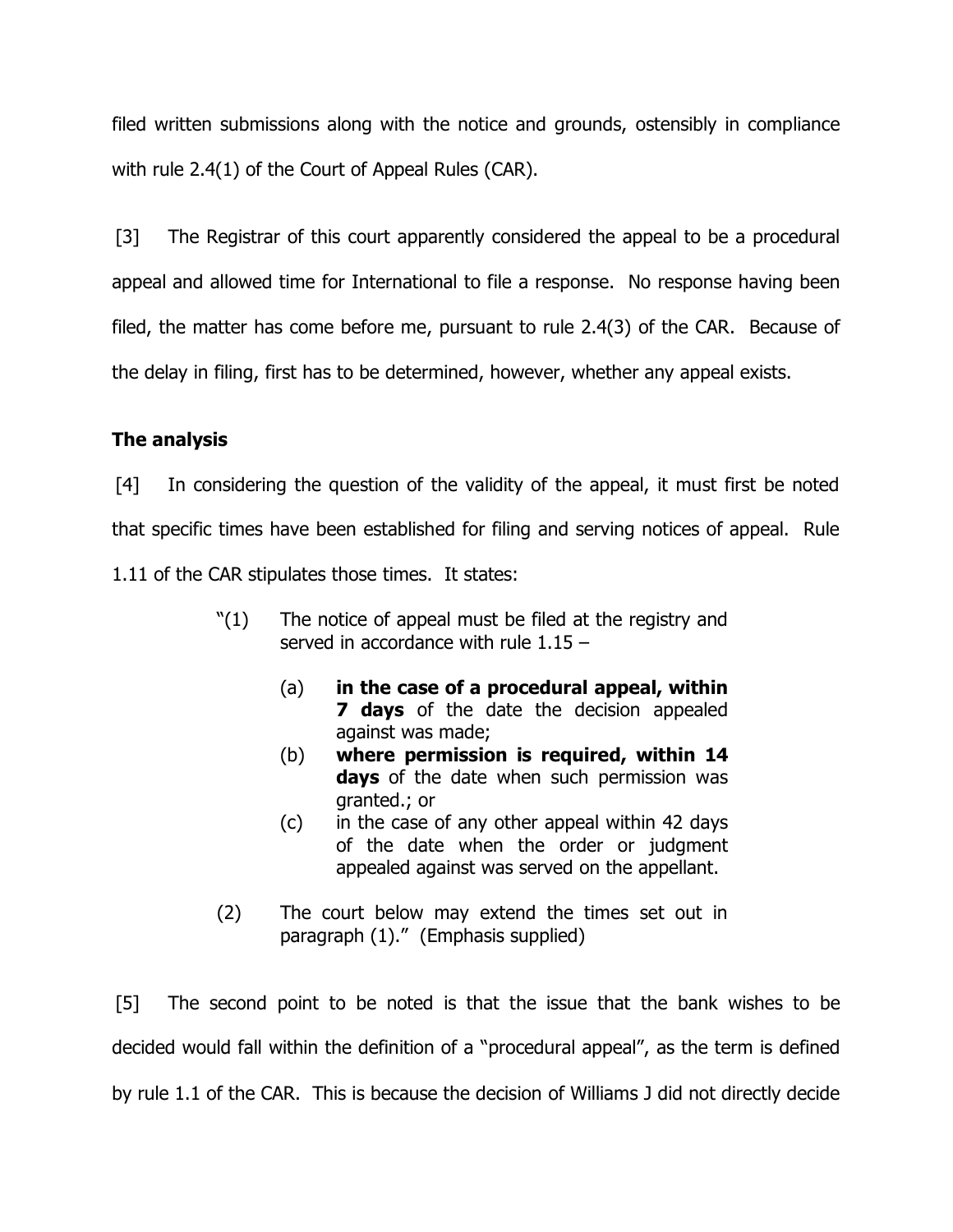the substantive issues in the claim brought by International. Rule 1.1 defines "procedural appeal" to mean:

> "...an appeal from a decision of the court below which does not directly decide the substantive issues in a claim..."

[6] The third point to be noted is that this is, undoubtedly, an interlocutory appeal. As a result, according to section 11(1)(f) of the Judicature (Appellate Jurisdiction) Act, no appeal to this court shall lie unless permission has been given either by the judge of the Supreme Court or by this court. A single judge of this court does not have the power to grant that permission. The relevant portion of the section states:

- $"(1)$  No appeal shall lie-
	- $(a) (e)...;$
	- (f) without the leave of the Judge or of **the Court of Appeal** from any interlocutory judgment or an interlocutory order given or made by a Judge except- ....
- (2) In this section "Judge" means Judge of the Supreme Court." (Emphasis supplied)

Section 2 of the Judicature (Appellate Jurisdiction) Act makes a distinction, in the terminology used in its provisions, between the Court of Appeal and a judge of the Court of Appeal.

[7] Based on the provisions of rule 1.11, the bank has clearly filed its notice of appeal out of time. The deadline of seven days for a procedural appeal, having been missed, the notice cannot be said to ground a procedural appeal. Although the bank obtained permission from Williams J to file an appeal, the 14 day limit imposed by rule